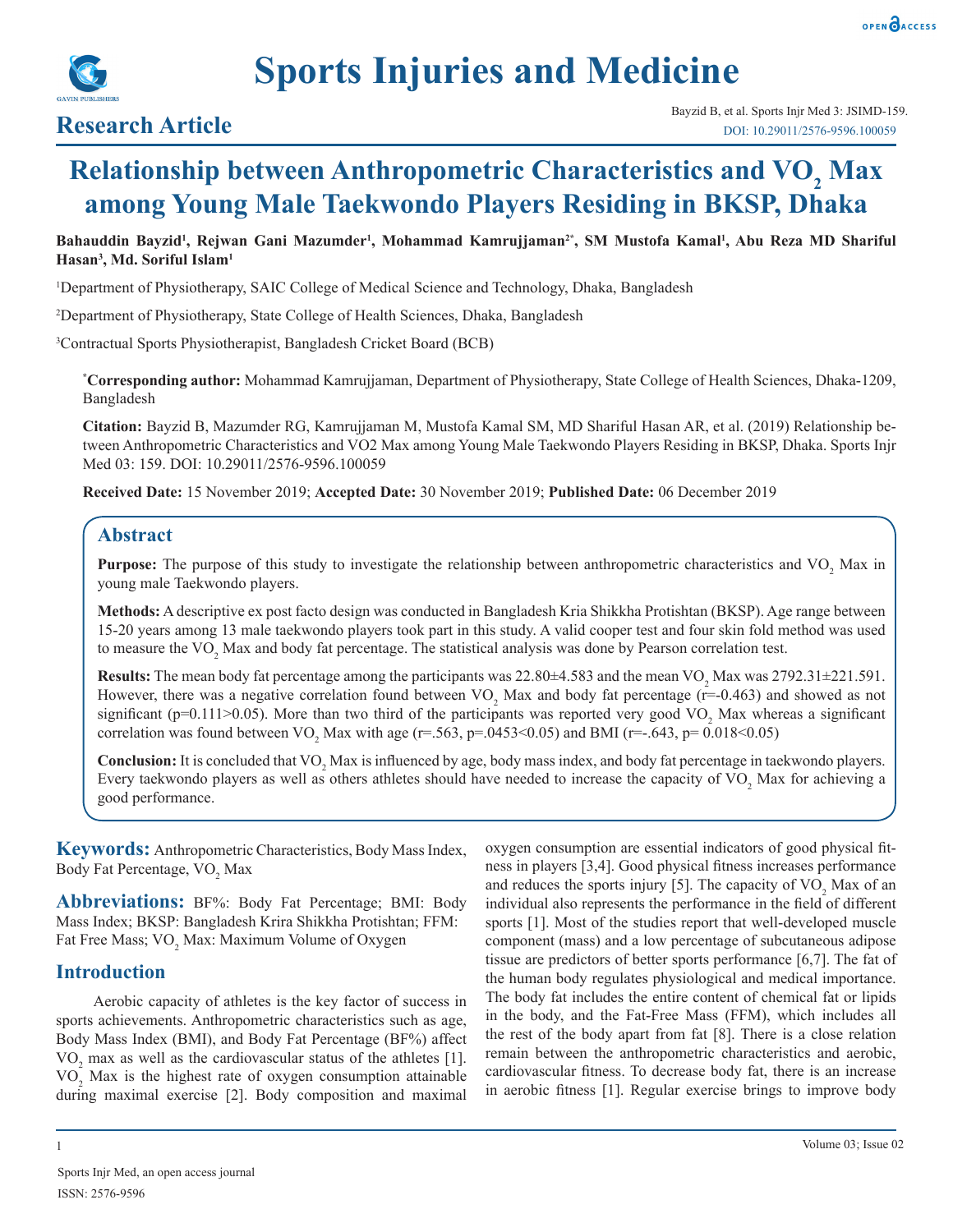**Citation:** Bayzid B, Mazumder RG, Kamrujjaman M, Mustofa Kamal SM, MD Shariful Hasan AR, et al. (2019) Relationship between Anthropometric Characteristics and VO2 Max among Young Male Taekwondo Players Residing in BKSP, Dhaka. Sports Injr Med 03: 159. DOI: 10.29011/2576-9596.100059

composition and cardiovascular fitness. This research is going to examine the relationship between the anthropometric characteristics and  $\rm VO_{2}$  Max among taekwondo sports persons of BKSP. However, there is still no report regarding maximal oxygen consumption and its correlation with body components in Taekwondo players in our country. Among many factors like physical fitness and endurance of the players are the most important ones. The aim of this study was to quantify the BF% and  $\text{VO}_2$  Max in young male Taekwondo players and to investigate the correlation between Anthropometric characteristics and maximal aerobic consumption.

#### **Taekwondo**

Tae Kwon Do (also known as Taekwondo) is originated in Korea. It is known as an art of self-defense and one of the ancient forms of art in the world reaching back over 2000 years. Taekwondo means Tae (foot), Kwon (hand), Do (art). One of the earliest clues of the Tae Kwon Do is a mural painted on the wall of a tomb constructed between 37 BC and 66 AD in the Korean Kingdom of Koguryo [9].

# **Defining VO<sup>2</sup> Max**

VO<sub>2</sub> Max is the greatest amount of oxygen that a person can receive and spend during one minute of exercise The VO<sub>2</sub> Max value is a direct pointer of the skill to provide the force for

muscle contractions during the process of anaerobic exercise. Therefore, it is considered that maximum oxygen consumption is a major measure that indicates the functional capacity of the cardio respiratory system [10].

# **Materials and Methods**

#### **Study Design and Participants**

The present study is descriptive and ex post facto design. Thirteen subjects were selected from male Taekwondo players of BKSP. Age range 15-20 years of the participants who had a minimum six months of experience residing in BKSP took part in this study. After securing institutional ethical approval, the subjects were informed about list procedures and then were asked to provide written consent.

#### **Measurement of VO<sub>2</sub> Max by Cooper Test**

To find  $VO_2$  Max uses the calculation below: (Distance covered in metres -  $504.9$ )  $\div$  44.73. This test is designed to be calculated on a track with clearly marked distance. Perform a short warm-up about 10 to 15 minutes of low to moderately strenuous activity before performing a fitness test. When you are warmed up, get going. Run or walk as far as you can 12 minutes. Record the total number of miles or kilometers you traveled in 12 minutes [11] (Table 1).

| Age       | Gender | <b>Very Good</b> | Good           | Average    | Bad        | <b>Very Bad</b> |
|-----------|--------|------------------|----------------|------------|------------|-----------------|
| $13 - 14$ | Male   | $2700+m$         | 2400-2700m     | 2200-2399m | 2100-2199m | $2100-m$        |
| $15-16$   | Male   | $2800+m$         | 2500-2800m     | 2300-2499m | 2200-2299m | $2200-m$        |
| $17 - 19$ | Male   | $3000+m$         | 2700-3000m     | 2500-2699m | 2300-2499m | $2300-m$        |
| $20 - 29$ | Male   | $2800+m$         | 2400-2800m     | 2200-2399m | 1600-2199m | 1600-m          |
| 30-39     | Male   | $2700+m$         | 2300-2700m     | 1900-2299m | 1500-1999m | 1500-m          |
| $40 - 49$ | Male   | $2500+m$         | 2100-2500m     | 1700-2099m | 1400-1699m | 1400-m          |
| >50       | Male   | $2400+m$         | $2000 - 2400m$ | 1600-1999m | 1300-1599m | 1300-m          |

**Table 1:** VO<sub>2</sub> Max at Different ages (According to Cooper test).

# **Measurement of BF %**

BF% is measured by sum of four skin folds like Biceps skin fold (Front side middle upper arm), Triceps skin fold (Back side middle upperarm), Subscapilar skin fold (Under the lowest point of the shoulder blade), Suprailiac skin fold (Above the upper bone of the hip). The skin fold estimation methods are based on a skin fold test, also known as a pinch test, whereby calipers accurately measured a pinch of skin at several uniform points on the body to assess the thickness of the subcutaneous fat surface. The equipment used for measuring selected skin fold by Harpendon skin fold calipers to the nearest 0.1 mm at a standard pressure of 10 [12].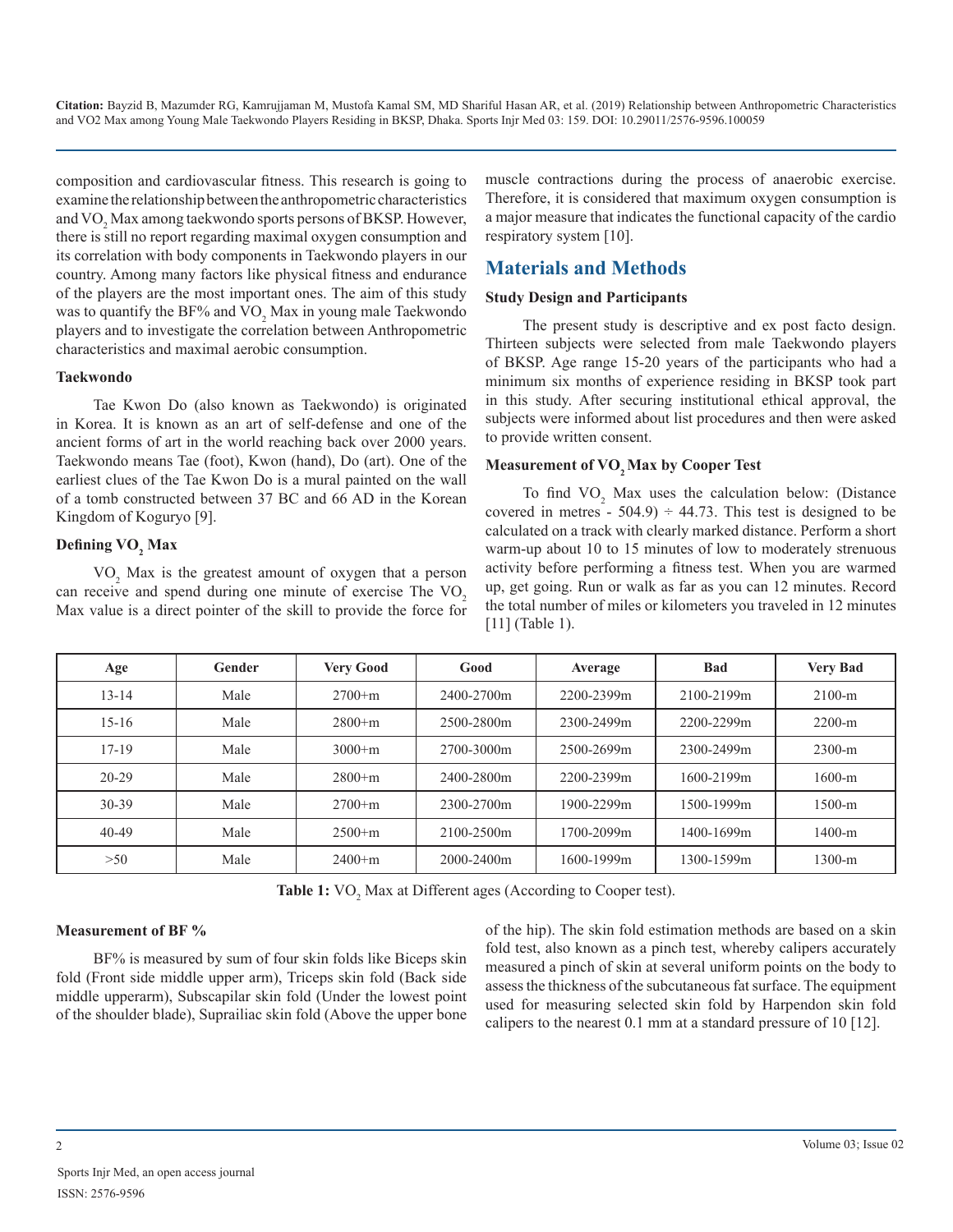**Citation:** Bayzid B, Mazumder RG, Kamrujjaman M, Mustofa Kamal SM, MD Shariful Hasan AR, et al. (2019) Relationship between Anthropometric Characteristics and VO2 Max among Young Male Taekwondo Players Residing in BKSP, Dhaka. Sports Injr Med 03: 159. DOI: 10.29011/2576-9596.100059



#### **Statistical Analysis**

Descriptive statistics (mean  $\pm$  standard deviation) were calculated for directly measured and extracted. The Pearson correlation coefficient was used to determine the relationship between the variables. All statistical analysis was performed using SPSS version 20. P<0.05 was considered statistically significance.

#### **Results**

Table 2 reveals that the mean age of the participants was 16.69±1.316 in age range 15-20 years. According to BMI, the mean BMI was measured by 20.38±2.673 that represents the normal body weight. By four skin fold method in the measurement of BF%, the mean BF% was  $22.80\pm4.583$ . Regarding VO<sub>2</sub> Max, most of the participants were identified as excellent  $VO<sub>2</sub>$  Max  $(84.6\%)$  followed by above average  $(7.7\%)$  and average  $(77\%)$ respectively as shown in Figure 1. Table 3 represents correlation test between  $VO_2$  Max with age, BMI, and BF%. There is a significant positive correlation was found between  $\text{VO}_2$  Max and age (r=0.563, p=0.0453) as well as significant negative correlation was found between BMI and  $VO<sub>2</sub>$  max (r=-0.643, p=0.018). There was a negative correlation found between  $BF\%$  and  $VO<sub>2</sub>$  Max (r=-.463) and showed as non-significant ( $p=0.111>0.05$ ).

| <b>Variables</b>  | $Mean \pm SD$   |  |  |
|-------------------|-----------------|--|--|
| Age (years)       | $16.69\pm1.316$ |  |  |
| BMI $(kg.m^{-2})$ | $20.38\pm2.673$ |  |  |
| $BF\%$            | $22.80\pm4.583$ |  |  |





**Figure 1:** VO<sub>2</sub> Max of the participants based on Cooper test.

| <b>Variables</b>        | r       | p-value  |
|-------------------------|---------|----------|
| VO <sub>2</sub> Max-Age | .563    | $.0453*$ |
| VO, Max-BMI             | $-.643$ | $.018*$  |
| VO, Max-BF%             | $-.463$ | .111     |

**Table 3:** Correlation between Anthropometric characteristics and  $\rm VO_2$  Max.

Mark  $(*)$  value is representing as statistical significant ( $p<0.05$ ).

# **Discussion**

It is well established that performance in combat sports is dependent on several factors, such as anthropometric characteristics, physiological profile and nutritional requirement [13]. The principal findings of this study were very good percentages of  $VO<sub>2</sub>$  max present in maximum Taekwondo players. The current study found, the mean BF% was 22.80±4.583 among taekwondo players. A study by Shete, et al.  $(2014)$  [1] found  $24.11 \pm 1.83$  BF% among athletes. Comparing correlation between anthropometric characteristics and  $VO<sub>2</sub>$  Max, positive correlation was found between  $VO<sub>2</sub>$  Max and age indicated that increasing age tends to increase  $VO<sub>2</sub>$  Max and it was significant. But in contrast, Ohta, et al. (1999) [14] reported that maximal  $O_2$  uptake was significantly decreased with age. Negative correlation between BMI and  $VO<sub>2</sub>$  Max was found in this study that indicated as BMI increases the  $VO<sub>2</sub>$  Max decreases. The Current study found a negative correlation between  $VO<sub>2</sub>$  max with BF%. As BF% increases as a result of decreases  $VO<sub>2</sub>$  max and showed as non-significant. Amani, et al. (2010) [15] stated that there was a strong relationship between the body fat percent and maximum  $O_2$  uptakes and also indicated that increasing in body fat